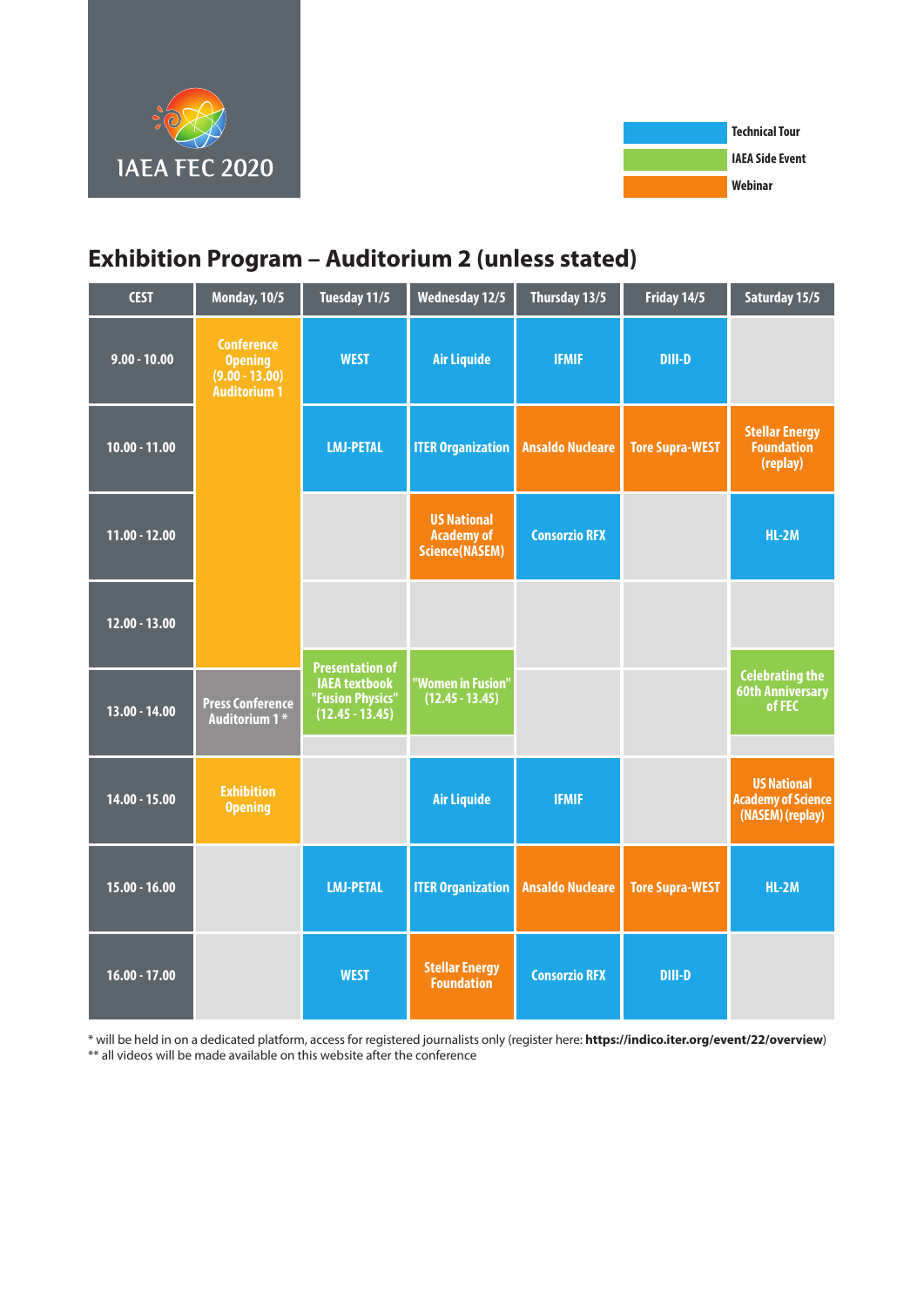<span id="page-1-0"></span>

## **Press conference:**

A virtual press conference will take place on Monday, 10 May, 13:00 CEST with IAEA Director General Rafael Mariano Grossi, ITER Director-General Bernard Bigot and CEA Director for International Affairs and Governor to the IAEA Board of Governors Anne Lazar-Sury. Journalists are requested to register for the press conference [here:](https://indico.iter.org/event/22/overview) **https://indico.iter.org/event/22/overview**.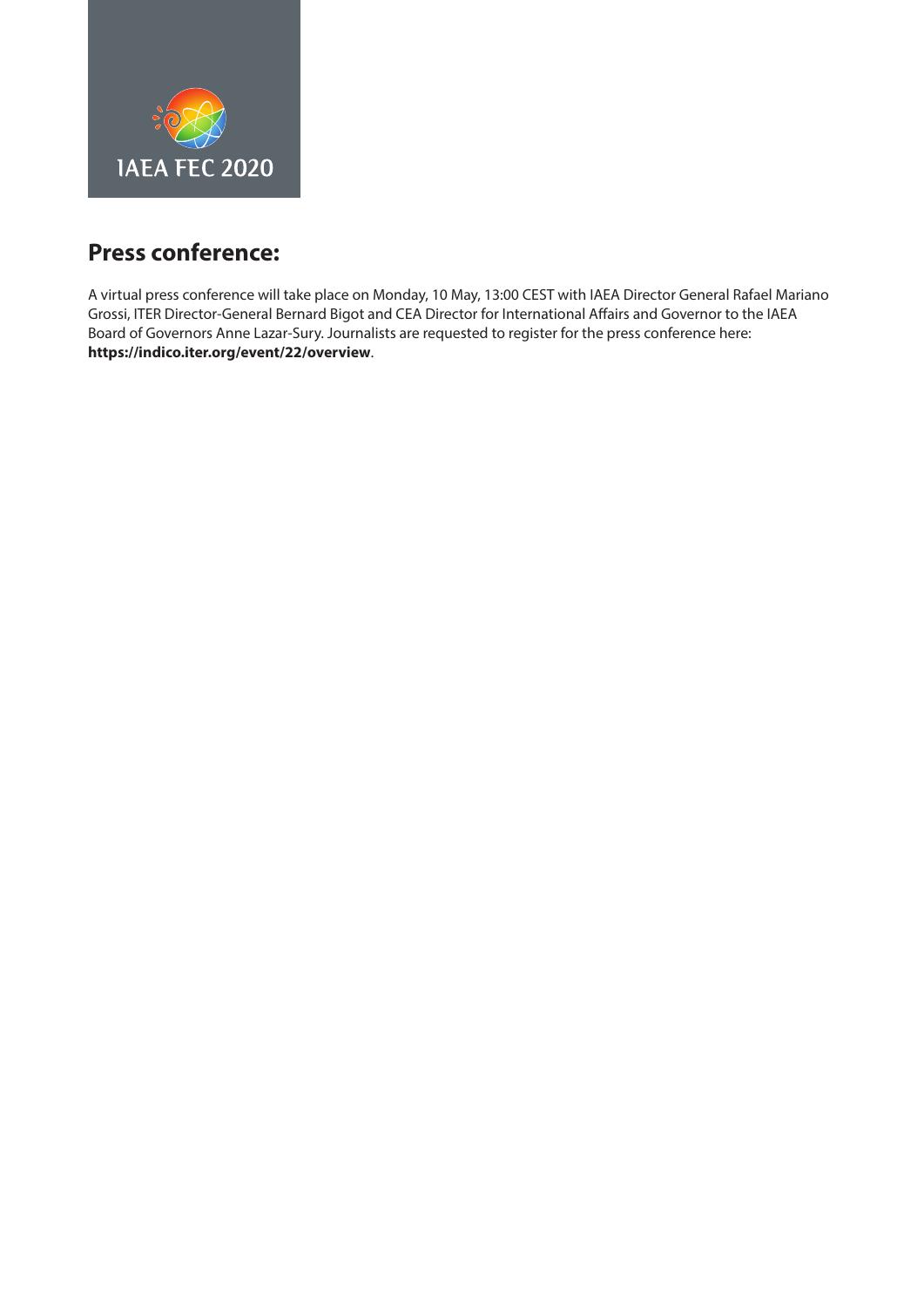<span id="page-2-0"></span>

# **Exhibition Opening ceremony:**

The Chairman of the Local Organizing Committee and Head of the ITER Engineering Domain, Alain Bécoulet, will open the virtual exhibition and welcome FEC2020 sponsors and exhibitors. He will introduce the IAEA side events program, as well as the exhibition program with its booths, video presentations and webinars.

The exhibition opening ceremony will be held on Monday, 10 May, from 14.15 to 14.45 CEST.

The audience will have the chance to interact with Alain Bécoulet live.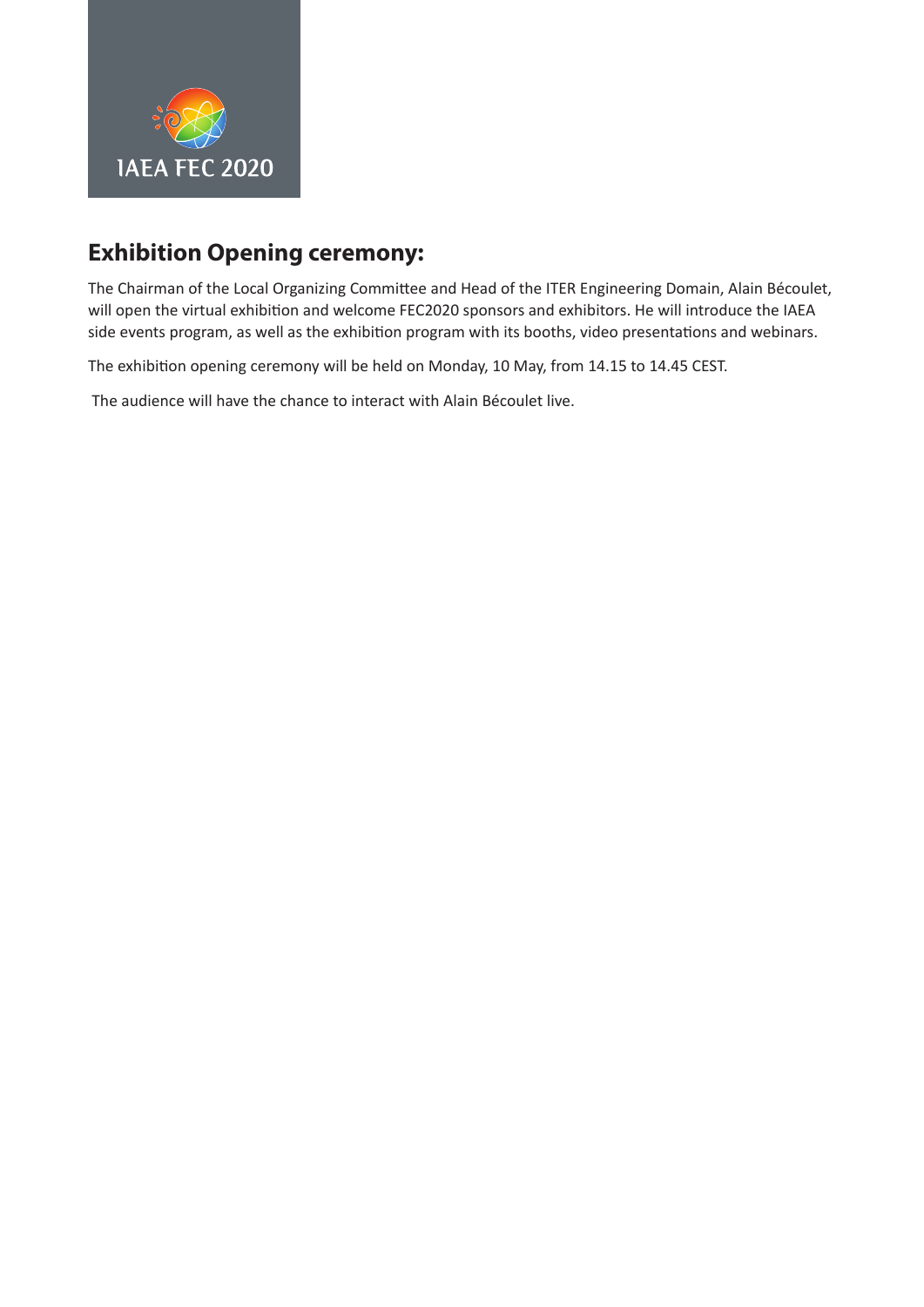<span id="page-3-0"></span>

**LMJ-PETAL:** This event is a mix between technical tour and presentation of the main achievements of the CEA Inertial fusion facility LMJ-PETAL.

It reviews the whole activities contributing to this program, from the construction phase of this very large fusion facility to plasma diagnostic and target developments. Several experiments ranging from radiative hydrodynamics to inertial fusion have already been carried out and will be reviewed. LMJ is also open to academic experiments covering a wide spectrum of topics, from planetology to laboratory astrophysics and fusion energy.

Don't miss this unique opportunity to update your background on high-energy-density science and inertial fusion!

The LMJ-PETAL technical tour/webinar is scheduled on Tuesday from 11.00 to 12.00 and from 15.00 to 16.00 (CEST). Written chat for questions and comments are available during these periods

Questions will be answered live by: Erik Lefebvre, LMJ Project Leader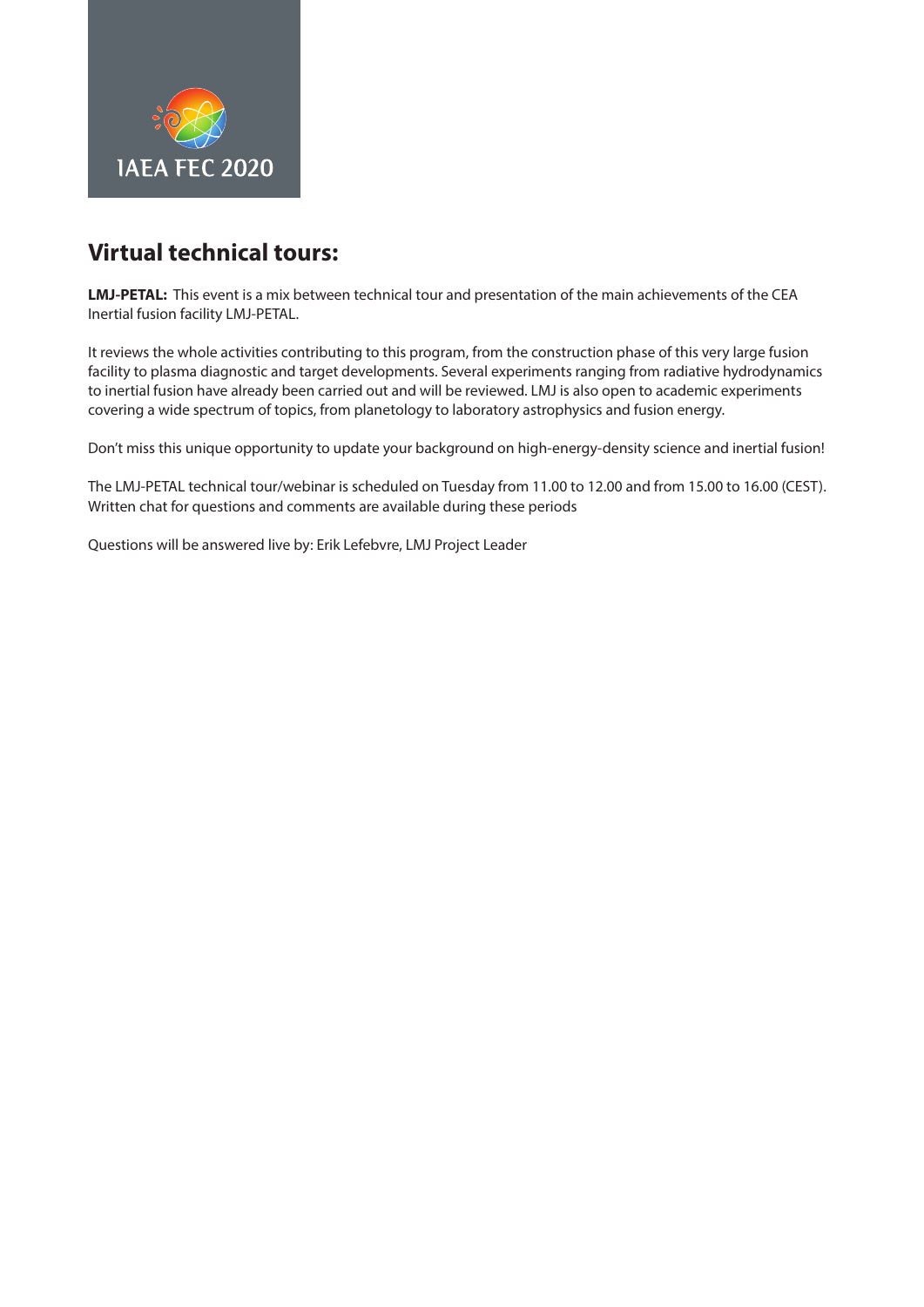<span id="page-4-0"></span>

**Air Liquide:** A techinal tour of various Air Liquide cryogenic facilities and a short combined webinar will highlight **How Air Liquide contributes to making the future of fusion energy projects successful!**

The Air Liquide Combined event is scheduled on Wednesday from 9.00 to 10.00 and from 14.00 to 15.00 (CEST). Written chat for questions and comments are available during these periods.

Questions will be answered live by: Domenico d'Andrea, Senior Business Developer for Big Science and Fusion market.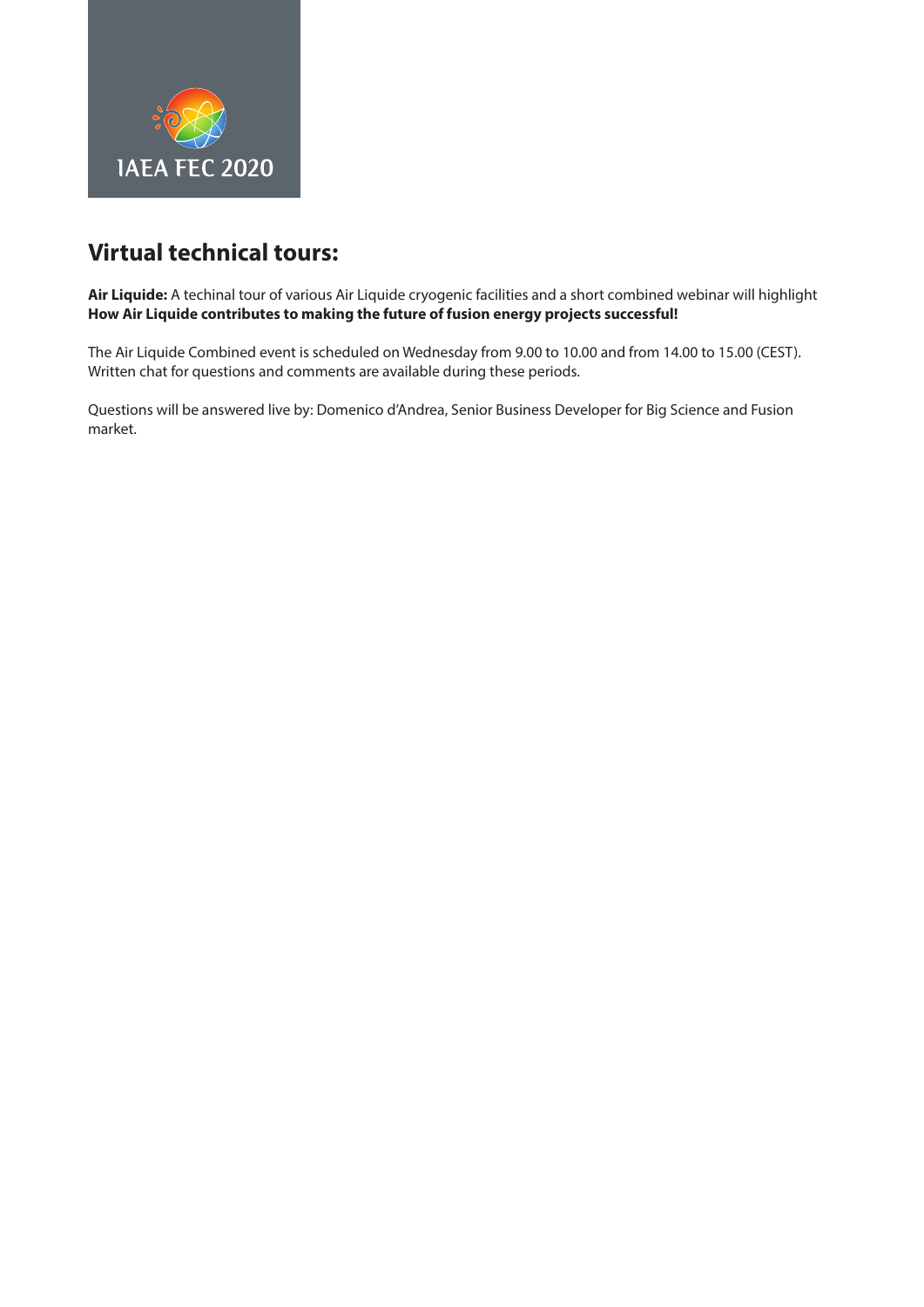<span id="page-5-0"></span>

**ITER:** Over the past year, the ITER project has made some very impressive and tangible progress. In this extensive tour around the worksite, recorded over the past two weeks especially for FEC2020, we invite the audience to explore the current state of work.

The IO site tour is scheduled on Wednesday from 10.00 to 11.00 and from 15.00 to 16.00 (CEST).

Questions will be answered live by Alain Bécoulet, Head of the ITER Engineering Domain, and Kirsten Haupt and Julie Marcillat from the ITER Communications Office.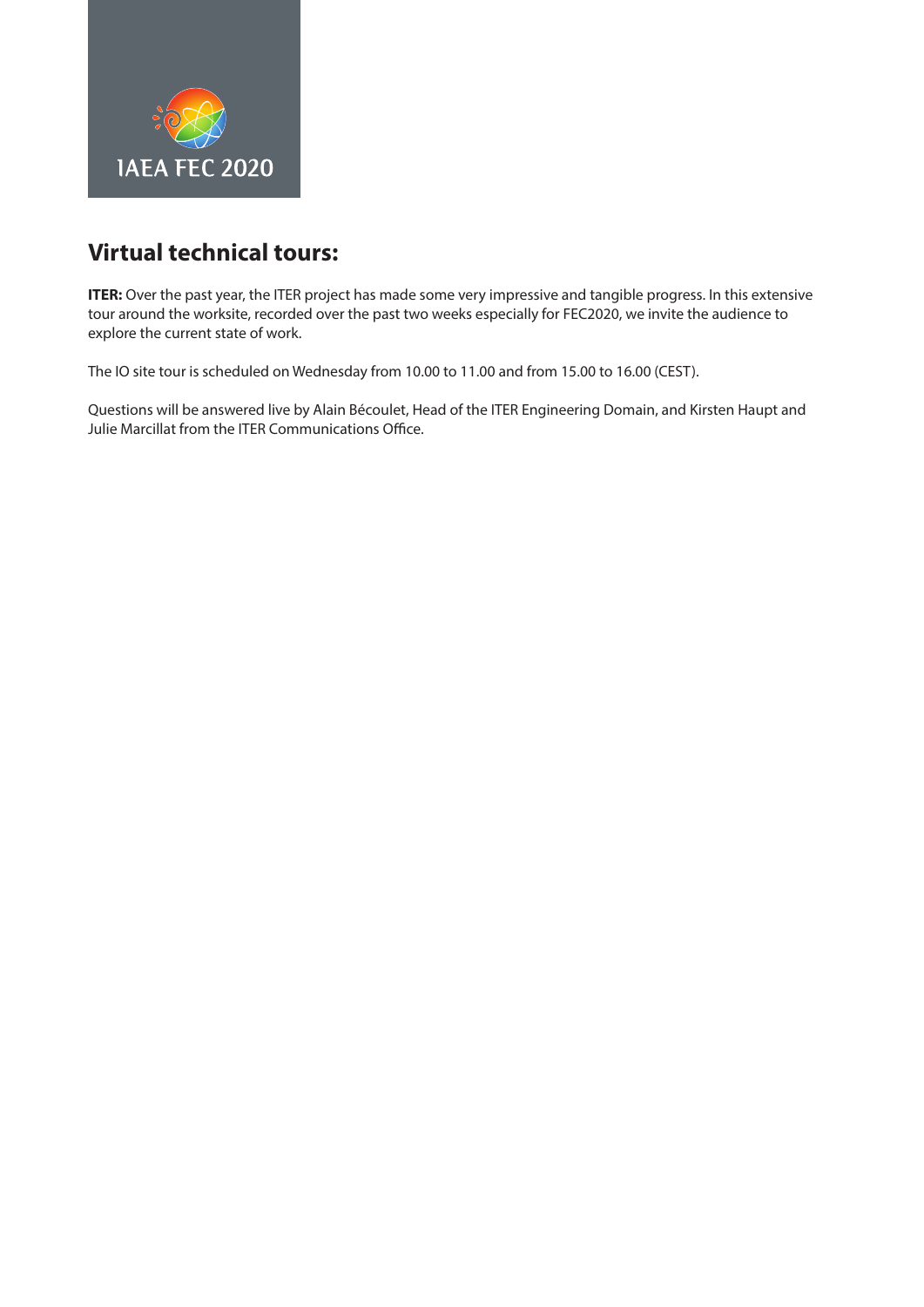<span id="page-6-0"></span>

**IFMIF:** The IFMIF Technical Tour shows the most prominent components and utilities of the Linear IFMIF Prototype Accelerator **(LIPAc),** assembly challenges, commissioning operations and first beam sessions associated with scientific and technical comments. The role of LIPAc towards the development of future Fusion Neutron Sources **(DONES, A-FNS)** and their expected contributions to the progress of the development of resilient material for fusion reactor leading to a faster track to **DEMO** is also addressed. The tour will highlight the common work and collaborative spirit developed jointly by Europe and Japan in the framework of the **Broader Approach** and the effort and recognition of the industrial companies involved. IFMIF is settled at Rokkhasho-Mura, Japan.

The IFMIF technical tour is scheduled on Thursday from 9.00 to 10.00 and from 14.00 to 15.00 (CEST). Written chat for questions and comments are available during the tours.

Questions will be answered live by: Philippe Cara, Head of the IFMIF project.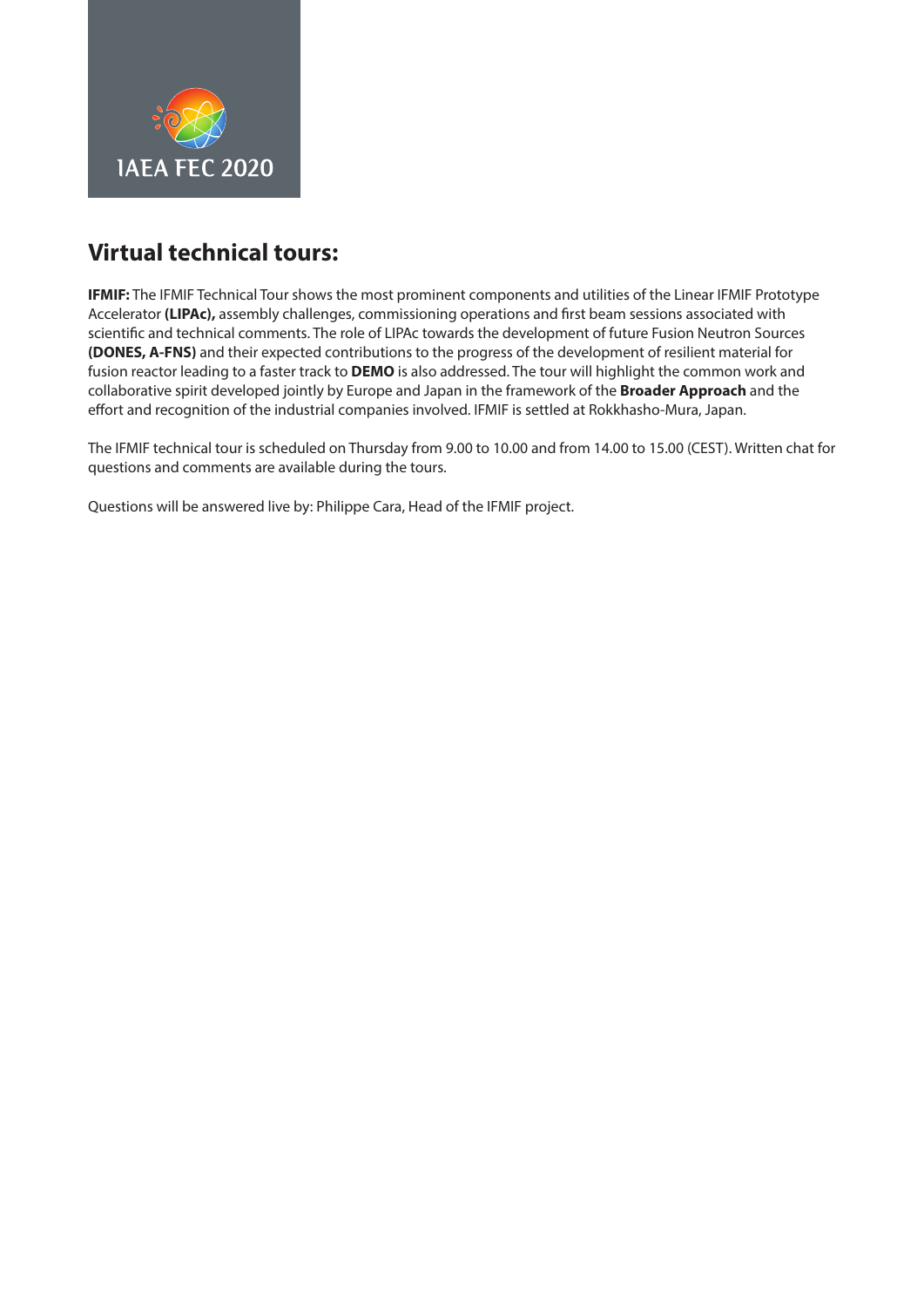<span id="page-7-0"></span>

**West technical tour:** The CEA Fusion Research Institute (CEA-IRFM) is located on CEA Cadarache Centre. It gathers around 300 people involved in Fusion research. CEA and its partners operate the WEST tokamak in the purpose of preparing ITER experiments. WEST is the acronym for W (tungsten) Environment in Steady-state Tokamak and it is the transformation of the Tore Supra tokamak from a carbon limiter to a tungsten divertor configuration.

Tore Supra was the first large tokamak equipped with superconducting magnets and actively cooled plasma facing components designed for long pulse operation.

WEST is targeted at supporting ITER construction and operation and contributing to DEMO conceptual studies. Its key missions are twofold:

- Operating and testing ITER grade Plasma Facing Components in tokamaks
- Progressing towards long pulse H mode and steady state operation in full tungsten environment

IRFM offers you a complete virtual tour of the WEST facility. You will discover its particularities and all the systems required for its operation (superconducting coils, cryomagnetic system cooled at 1.8K, power supplies, heating system, cooling system, diagnostics, plasma facing components laboratory and the control room).

After the virtual visit, a chat with IRFM researchers and engineers will allow asking questions on the device and its program.

The WEST site tour is scheduled on Thursday from 11.00 to 12.00 and from 16.00 to 17.00 (CEST). Written chat for questions and comments are available during these periods.

Questions will be answered live by: Ph. Moreau, Alberto Gallo , Sylvie Gibert and Emmanuelle Tsitrone.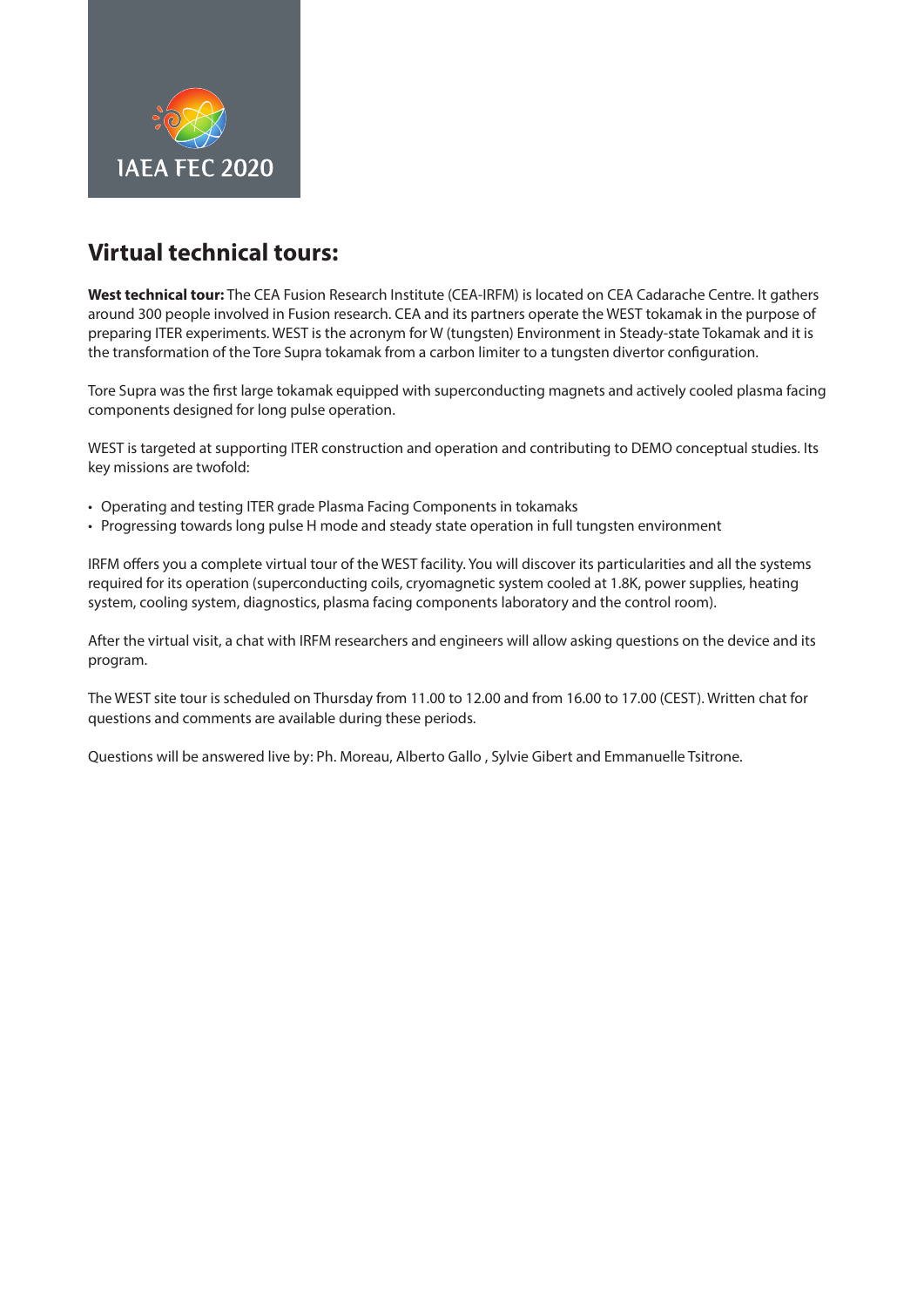<span id="page-8-0"></span>

**DIII-D technical tour:** The [DIII-D National Fusion Facility,](https://fusion.gat.com/global/diii-d/home) operated at San Diego, California, by General Atomics for the U.S. Department of Energy, is a world-leading research facility that is pioneering the science and innovative techniques that will enable the development of nuclear fusion as an energy source for the next generation.

DIII-D is the product of evolving fusion research at GA going back to the 1950s. Early tokamak designs, starting in the 1960s, were circular in cross-section, but GA scientists developed the "doublet," a configuration with an elongated hourglass-shaped plasma cross-section. The Doublet I, II, and III tokamaks in the 1970s and 1980s showed that this approach allowed for a hotter and denser stable plasma. Further research led to a modification of Doublet III in the mid-1980s to DIII-D's current D-shaped cross-section. Successes with this configuration inspired many other devices to adopt the D-shape, including JET (UK), TCV (Switzerland), ASDEX-U (Germany), JT-60U (Japan), KSTAR (Korea), and EAST (China).

DIII-D technical tour is scheduled on Friday from 09.00 to 10.00 and from 16.00 to 17.00 (CEST). Written chat for questions and comments will be made available during these periods.

Questions will be answered live by: First slot: Nick Logan, Tyler Abrams and Julie Harris , Second Slot: Theresa Wilks, Adam McLean,David Eldon and Julie Harris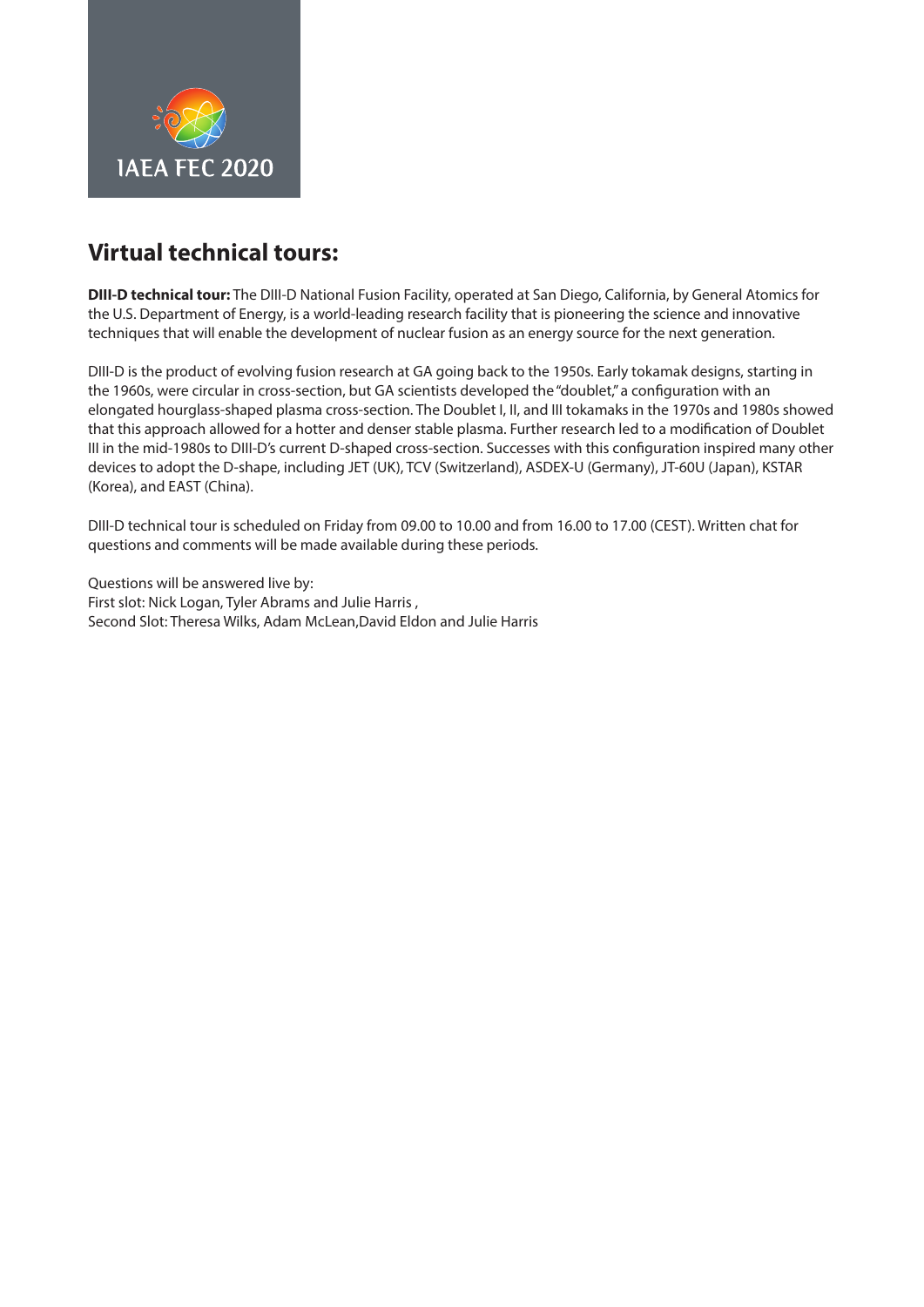<span id="page-9-0"></span>

#### **U.S. National Academies of Science, Engineering, and Medicine (NASEM)**

(recorded on February 17th , 2021)

**Title:** Bringing Fusion to the U.S. Grid

**Description:** Fusion energy could provide a future source of non-carbon emitting electricity generation for the United States and play a role as the nation decarbonizes its electricity infrastructure. Using the technological and research results from U.S. investments, including the international fusion experiment known as ITER, the United States has the opportunity to begin planning for its first fusion energy pilot plant.

A new National Academies' report, Bringing Fusion to the U.S. Grid, presents a strategic plan for the scientific and technical innovations that will lead to the design, construction, and operation of a fusion pilot plant with the goal of producing electricity in the 2035-2040 timeframe and paving the way for commercial development.

It will be followed by a Q&A session with Rich Hawryluk and members of the committee

A written chat will be available for questions and comments during these periods.

This webinar is scheduled on Wednesday from 11.00 to 12.00 and will be rebroadcasted on Saturday from 16.00 to 17.00 (CEST).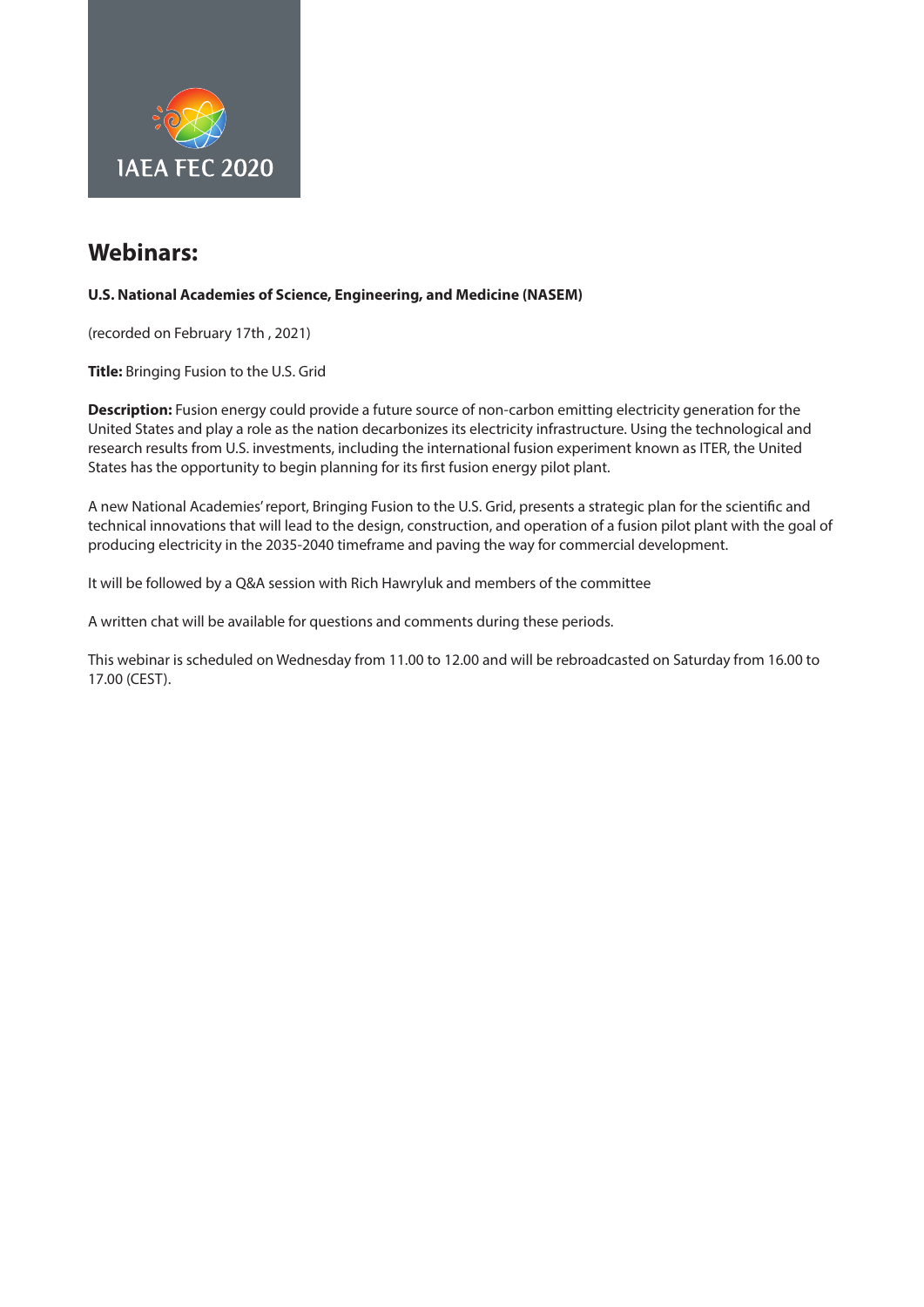<span id="page-10-0"></span>

#### **Stellar Energy Foundation (SEF)**

(recorded on January 13th , 2021)

**Title:** Energy, Environment, Innovation: Fusion's Promise for our Climate

**Description:** The event will discuss the alarming realities of trying to reduce carbon dioxide emissions and explore fusion's potential for helping to overcome the little-discussed challenges we face. Laban Coblentz, Head of Communications at ITER will share his views on the urgency of acting quickly with long term solutions to how to provide power to the planet. Dennis Whyte, Director of MIT's Plasma Science and Fusion Center, will discuss why we ought to believe that fusion energy can play a large role in providing such power. Chris Gadomski of Bloomberg New Energy Finance News will moderate a spirited and candid panel discussion of these topics.

It will be followed with a Q&A session with Matt Miller (SEF), Laban Coblentz (ITER), Dennis Whyte (MIT) and Steven Cowley (PPPL).

A written chat will be available for questions and comments during these periods.

The SEF webinar is scheduled on Wednesday from 16.00 to 17.00 and will be repeated on Saturday from 11.00 to 12.00 (CEST).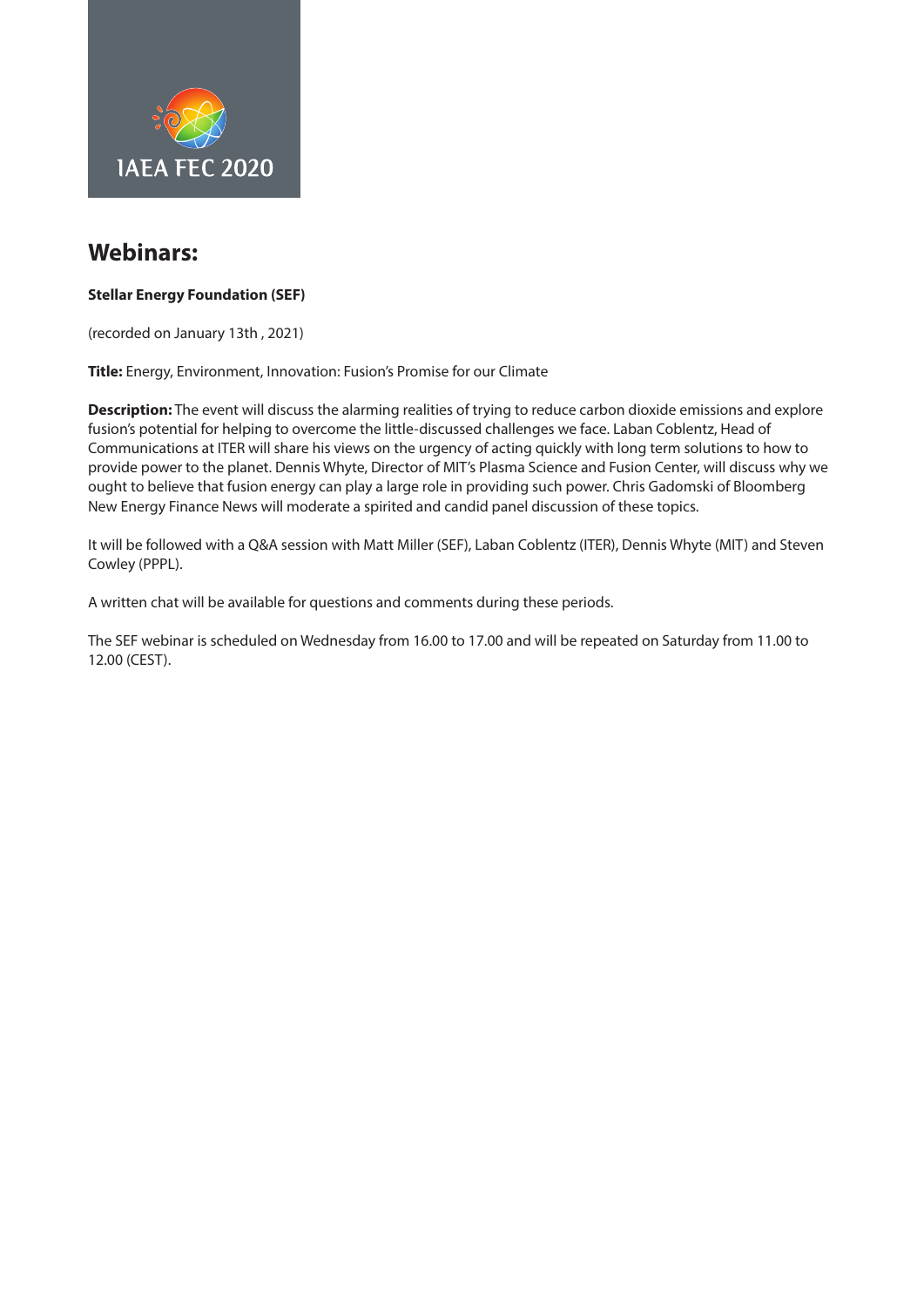<span id="page-11-0"></span>

#### **Ansalodo Nucleare Webinar**

**Title:** History in the making: Ansaldo Nucleare contribution to the Fusion Era

Description: Ansaldo Nucleare has contributed for over 30 years to the Nuclear Fusion Research Programs and to the main European Fusion Reactors development. This webinar will show the peculiarities of some of its main projects: from the supply of the Vacuum Vessel sectors to the design and engineering of the TB13. Our key resources will explain the achieved milestones and opportunities related to these projects as well as their contributions to the Fusion Era. Also, we will have a look at what the future holds, including front end engineering activities for Fusion Power Plant commercial deployment.

The Ansaldo Nucleare webinar is scheduled on Thursday from 10.00 to 11.00 and from 15.00 to 16.00 (CEST). Written chat for questions and comments are available during the tours.

Questions will be answered live by:

Gianpaolo Sanguinetti, Fusion Business Leader; Andrea Basso, Managing Director, Francesco Orzelli, Engineering Manager, Dario Galbiati, Sales Manager, Maurizio Mancino, Engineering Manager, Marco Palmero, Project Manager.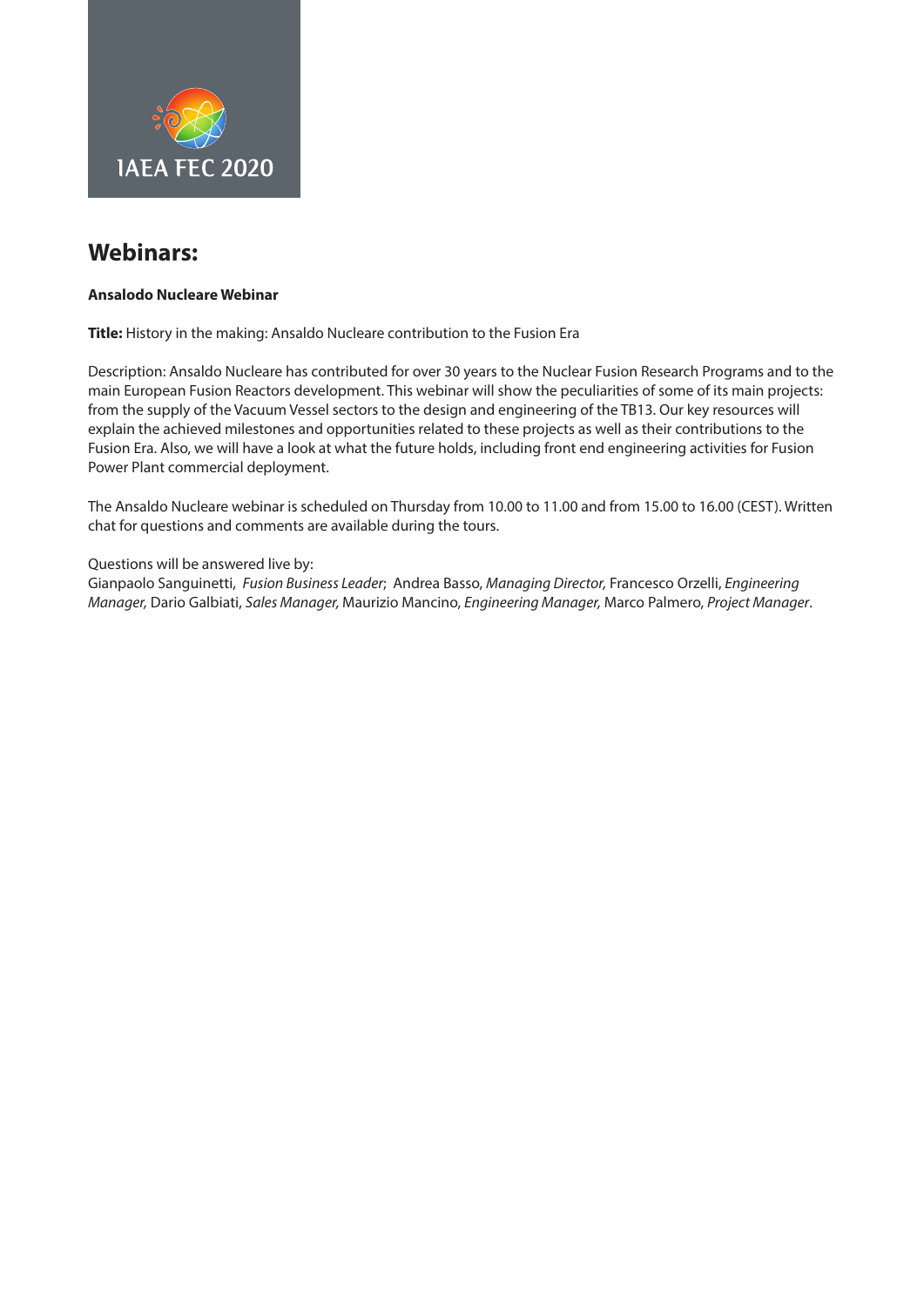<span id="page-12-0"></span>

#### **CEA/IRFM webinar**

**Title:** From Tore Supra to WEST : the long road to technology and physics integration in a tokamak

#### **Presenter/Moderator:** André Grosman, CEA/IRFM deputy head

**Description:** The early focus on adequate plasma performance to achieve a significant fusion reaction rate, limited the required technology developments and their integration in a consistent tokamak design on those necessary to obtain the adequate plasma conditions, irrespective of their relevance for future fusion reactors.

When the Tore Supra proposal was initiated in the late 1970s, its major novelty was the production of the main magnetic field with a superconducting magnet. However, it became clear for the Tore Supra promoters that this opened the way to the realisation of long plasma discharges with a first goal set at 30s. This required a continuous heat and particle exhaust, and thus active cooling of all in vessel components and continuous gas pumping. The involved technology developments proved to be very specific and very challenging. Even more, the components had to integrate the technologies into designs that were relevant not only by themselves but once combined into a tokamak.

The superconducting toroidal field coils and their ancillary cryogenic system have now been operated for more than 30 years, without major developments. The actively cooled plasma facing components exhibited a strong evolution either on the technology side (CIEL project with a full set of carbon actively cooled components and WEST with a full set of ITER grade W divertor Plasma facing components) or on the plasma wall interaction implementation: limiter, ergodic divertor and x-point divertor, being successively implemented. The necessary plasma heating and current drive is realized with radio frequency waves coupling in vessel, which proved to be uneasy. The full integration of the technologies and the implementation of adequate plasma control tools allowed the realisation of long discharges up to 6 minutes, providing essential results and preparation for paving the way to ITER.

The CEA/IRFM webinar is scheduled on Friday from 10.00 to 11.00 and from 15.00 to 16.00 (CET).

A written chat will be available for questions and comments during the sessions.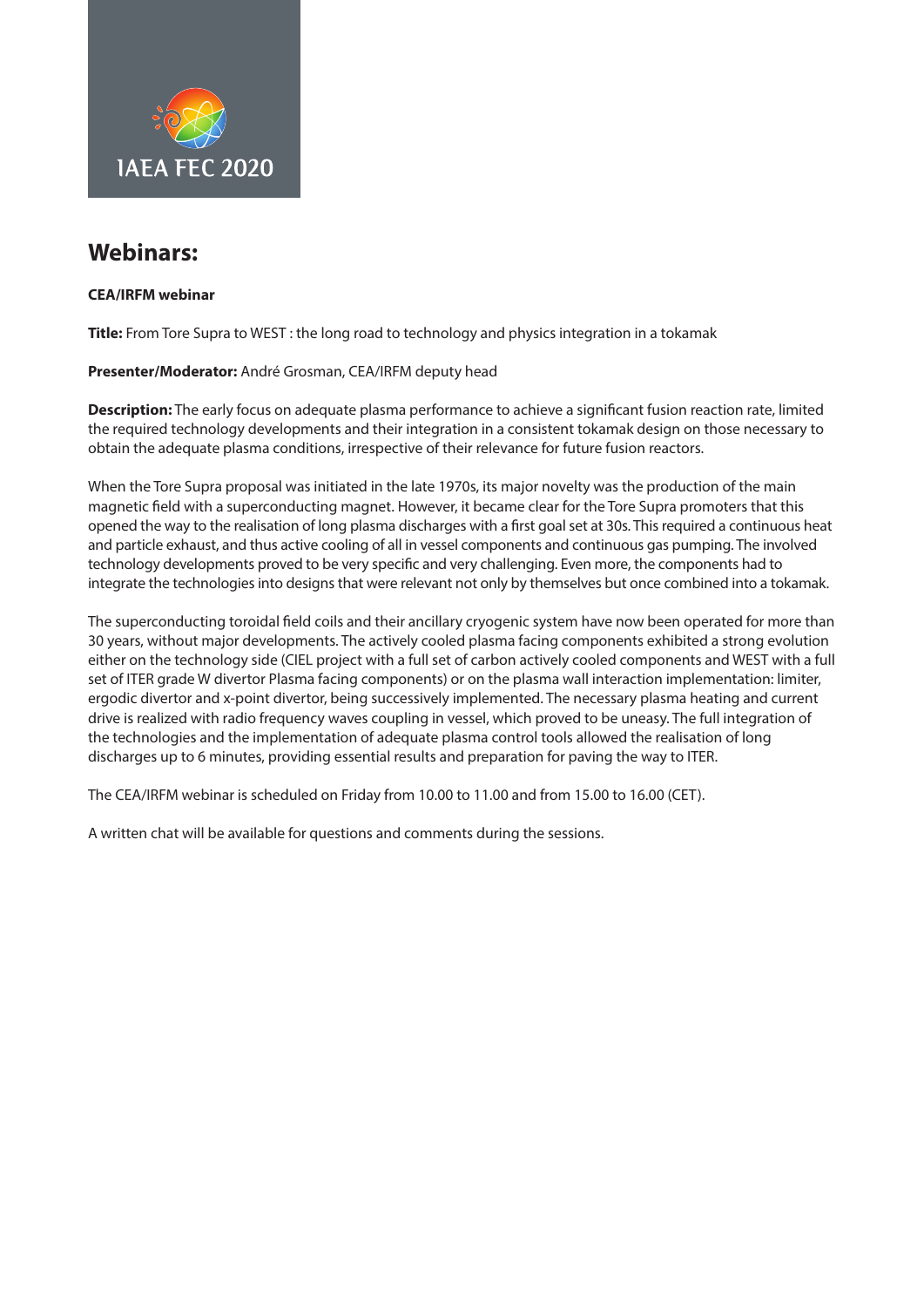<span id="page-13-0"></span>

## **IAEA side events:**

### **IAEA Learning Resources in Fusion: Educating the Next Generation of Fusion Experts**

#### **Virtual Side Event, Tuesday, 11 May 2021, 12:45-13:45 CEST**

**Description:** Over the last years, fusion has been advancing quicker than ever before and more experts are needed now in this field to help accelerate scientific and technical progress to achieve the goal of commercially viable fusion energy. An IAEA publication entitled "Fundamentals of Magnetic Fusion Technology", established in cooperation with the European Fusion Education Network (FuseNet), provides information on the basics and recent advancements in fusion technology and will contribute to educating the next generation of fusion experts.

The textbook addresses recent scientific and technological progress in fusion and features specialized chapters written by experts in the field, presenting the main research and development concepts and design options in fusion technology. This publication is a comprehensive reference for Master and PhD students and complements another IAEA textbook entitled ["Fusion Physics"](https://www.iaea.org/publications/8879/fusion-physics).

The speakers at the event will make brief presentations on why advancing fusion technology is key to achieving commercially viable fusion energy and will highlight how this textbook can inspire students to follow a career in fusion.

Speakers at the event include:

- Mr Alexis Devitre, Student, Massachusetts Institute of Technology, United States
- Mr Christian Day, Head of the Department of Vacuum, Karlsruhe Institute of Technology, Germany
- Mr Gianfranco Federici, Head of the Technology Department, EUROfusion, Germany
- Mr Guido Van Oost, Professor, Emeritus of Ghent University, Belgium (Editor of the book)
- Mr Roddy Vann, University of York, Chair of the Board of Governors of FuseNet, United Kingdom
- Mr Samuel Jimenez, Lead Research Engineer, UK Atomic Energy Authority, United Kingdom

Ms Sehila Gonzalez De Vicente, Nuclear Physicist at the IAEA and Editor of the Book, will moderate the event.

Written chat will be available for questions and comments during that time.

This event is scheduled on Tuesday 11 May 12.45 to 13.45 (CEST).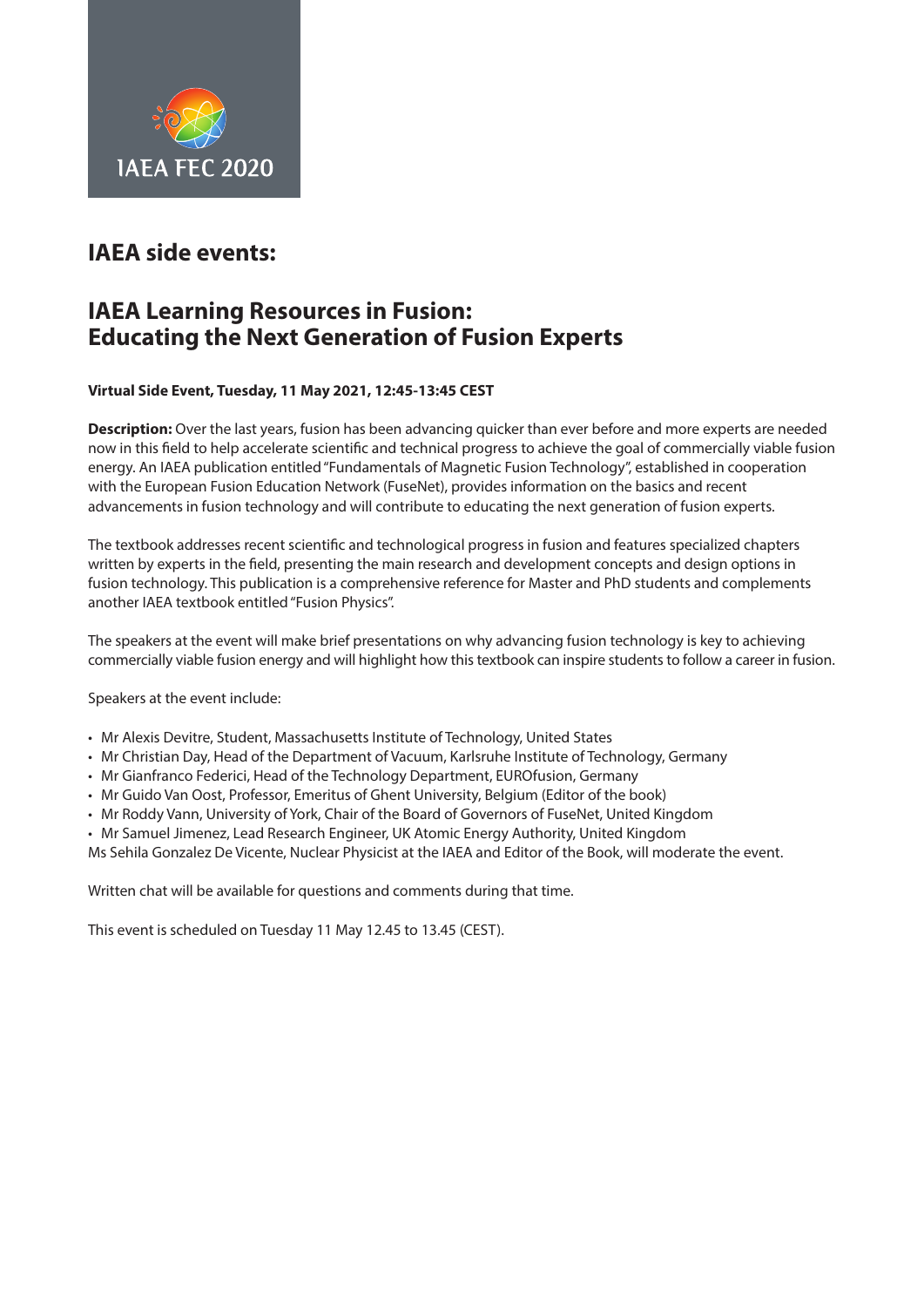<span id="page-14-0"></span>

## **IAEA side events:**

#### **Women in Fusion**

#### **Virtual Side Event Wednesday, 12 May 2021, 12:45-13:45 CEST**

**Description:** Women account for less than [30% of the world's scientists and researchers](http://uis.unesco.org/en/topic/women-science) and this percentage is even lower in fields such as nuclear physics and nuclear engineering, including fusion science and technology development. The IAEA is committed to achieving gender equity in nuclear sciences and applications and this side event is part of the ongoing efforts of the Agency to increase the representation of women in this field.

The virtual event will feature four female fusion experts, who will highlight their own career paths and discuss the institutional and personal support needed to help women excel in fusion research and development and ultimately close the persistent gender gap in this field. The panel discussion will be followed by a question and answer session with the audience.

Speakers at the event include:

- Ms Gabriella Saibene, Head of Unit of Antennas and Plasma Engineering, Fusion for Energy
- Ms Liao Min, Section Leader in Magnets, ITER Organization
- Ms Simona Breidokaitė, PhD Student in Fusion, Lithuanian Energy Institute
- Ms Zabrina Johal, Strategic Development Executive, General Atomics, USA
- Ms Najat Mokhtar, IAEA Deputy Director General and Head of the Department of Nuclear Sciences and Applications, will give opening remarks.
- Ms Sehila Gonzalez De Vicente, Nuclear Physicist at the IAEA, will moderate the event.

Women in Fusion event is scheduled on Wednesday, 12 May 2021, 12.45-13.45 CEST.

Written chat will be available for questions and comments during that time.